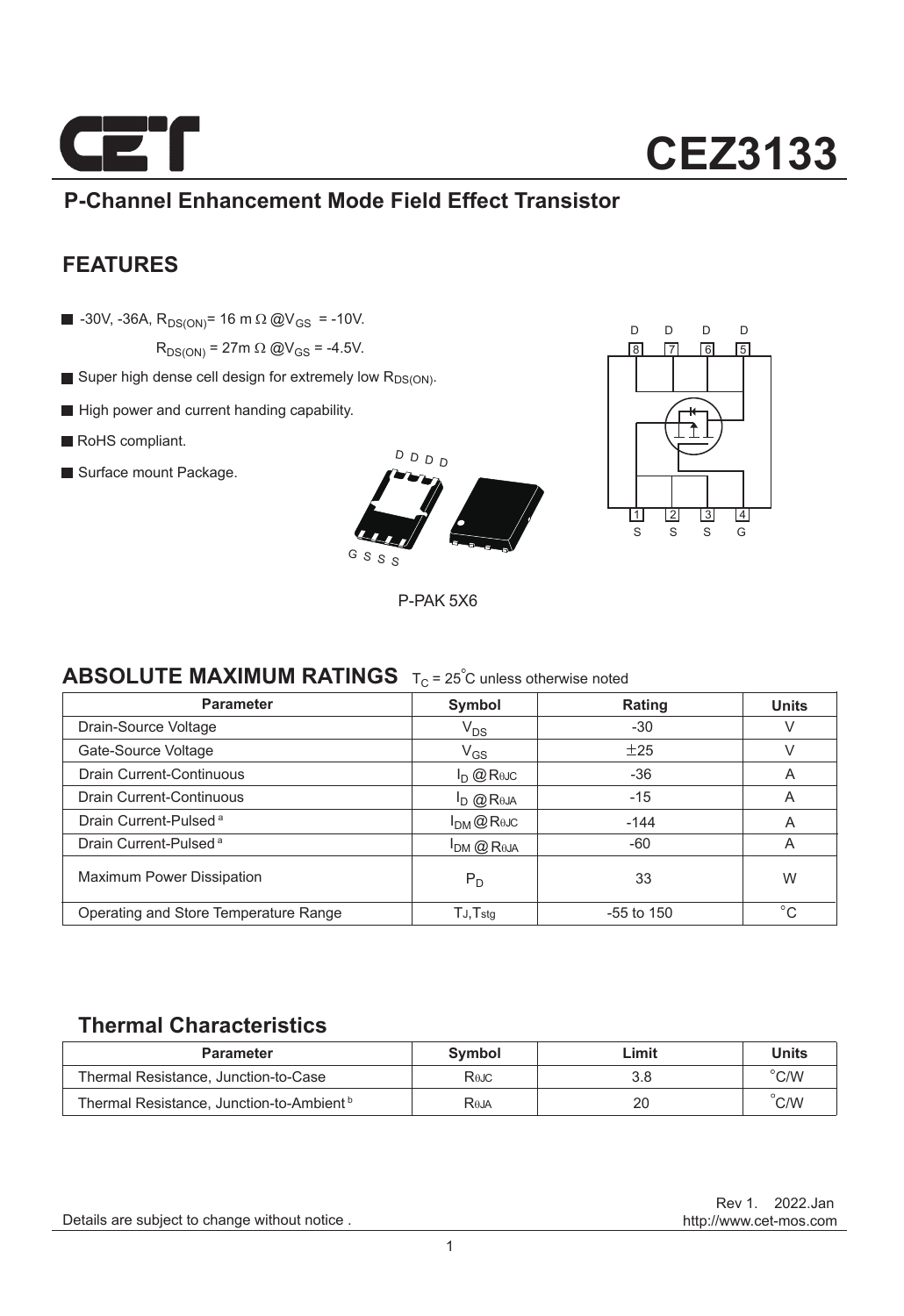

# **CEZ3133**

## **Electrical Characteristics**  $T_C = 25^\circ$ C unless otherwise noted

| <b>Parameter</b>                                              | Symbol                                                                | <b>Test Condition</b>                                                           | Min    | <b>Typ</b> | Max    | <b>Units</b> |
|---------------------------------------------------------------|-----------------------------------------------------------------------|---------------------------------------------------------------------------------|--------|------------|--------|--------------|
| <b>Off Characteristics</b>                                    |                                                                       |                                                                                 |        |            |        |              |
| Drain-Source Breakdown Voltage                                | <b>BV<sub>DSS</sub></b>                                               | $V_{GS}$ = 0V, $I_D$ = -250µA                                                   | $-30$  |            |        | $\vee$       |
| Zero Gate Voltage Drain Current                               | $I_{\text{DSS}}$                                                      | $V_{DS}$ = -30V, $V_{GS}$ = 0V                                                  |        |            | $-1$   | μA           |
| Gate Body Leakage Current, Forward                            | <b>I</b> GSSF                                                         | $V_{GS}$ = 20V, $V_{DS}$ = 0V                                                   |        |            | 100    | nA           |
| Gate Body Leakage Current, Reverse                            | <b>IGSSR</b>                                                          | $V_{GS}$ = -20V, $V_{DS}$ = 0V                                                  |        |            | $-100$ | nA           |
| On Characteristics <sup>c</sup>                               |                                                                       |                                                                                 |        |            |        |              |
| Gate Threshold Voltage                                        | $V_{GS(th)}$                                                          | $V_{GS} = V_{DS}$ , $I_D = -250 \mu A$                                          | $-0.8$ |            | $-2$   | V            |
| <b>Static Drain-Source</b>                                    |                                                                       | $V_{GS}$ = -10V, $I_D$ =-16A                                                    |        | 13         | 16     | $m\Omega$    |
| On-Resistance                                                 | $R_{DS(on)}$                                                          | $V_{GS}$ = -4.5V, $I_D$ =-8A                                                    |        | 21         | 27     | $m\Omega$    |
| Dynamic Characteristics <sup>d</sup>                          |                                                                       |                                                                                 |        |            |        |              |
| Input Capacitance                                             | $\mathsf{C}_{i \underline{s} \underline{s}}$                          |                                                                                 |        | 1710       |        | рF           |
| <b>Output Capacitance</b>                                     | $C_{\text{oss}}$                                                      | $V_{DS}$ = -15V, $V_{GS}$ = 0V,<br>$f = 10$ MHz                                 |        | 260        |        | pF           |
| Reverse Transfer Capacitance                                  | $\mathsf{C}_{\mathsf{r}\underline{\mathsf{s}}\underline{\mathsf{s}}}$ |                                                                                 |        | 185        |        | pF           |
| Switching Characteristics <sup>d</sup>                        |                                                                       |                                                                                 |        |            |        |              |
| Turn-On Delay Time                                            | $t_{d(on)}$                                                           |                                                                                 |        | 16         |        | ns           |
| Turn-On Rise Time                                             | $t_r$                                                                 | $V_{DD}$ = -24V, $I_D$ = -1A,<br>$V_{GS}$ = -10V, R <sub>GEN</sub> = 6 $\Omega$ |        | 8          |        | ns           |
| <b>Turn-Off Delay Time</b>                                    | $t_{d(\rm off)}$                                                      |                                                                                 |        | 75         |        | ns           |
| <b>Turn-Off Fall Time</b>                                     | t                                                                     |                                                                                 |        | 36         |        | ns           |
| <b>Total Gate Charge</b>                                      | $Q_g$                                                                 |                                                                                 |        | 18         |        | nC           |
| Gate-Source Charge                                            | $\mathsf{Q}_{\underline{\mathsf{g}\mathsf{s}}}$                       | $V_{DS}$ = -24V, $I_D$ = -1A,<br>$V_{GS} = -4.5V$                               |        | 3.4        |        | nC           |
| Gate-Drain Charge                                             | $Q_{qd}$                                                              |                                                                                 |        | 7.1        |        | nC           |
| <b>Drain-Source Diode Characteristics and Maximun Ratings</b> |                                                                       |                                                                                 |        |            |        |              |
| Drain-Source Diode Forward Current <sup>b</sup>               | اچ                                                                    |                                                                                 |        |            | $-22$  | A            |
| Drain-Source Diode Forward Voltage <sup>c</sup>               | $\rm V_{SD}$                                                          | $V_{GS} = 0V$ , $I_S = -8A$                                                     |        |            | $-1.5$ | V            |

**Notes :**<br>a.Repetitive Rating : Pulse width limited by maximum junction temperature.<br>b.Surface Mounted on FR4 Board, t ≤ 10 sec.<br>c.Pulse Test : Pluse Width ≤ 300µs, Duty Cyde ≤ 2%.<br>d.Guaranteed by design, not subject to p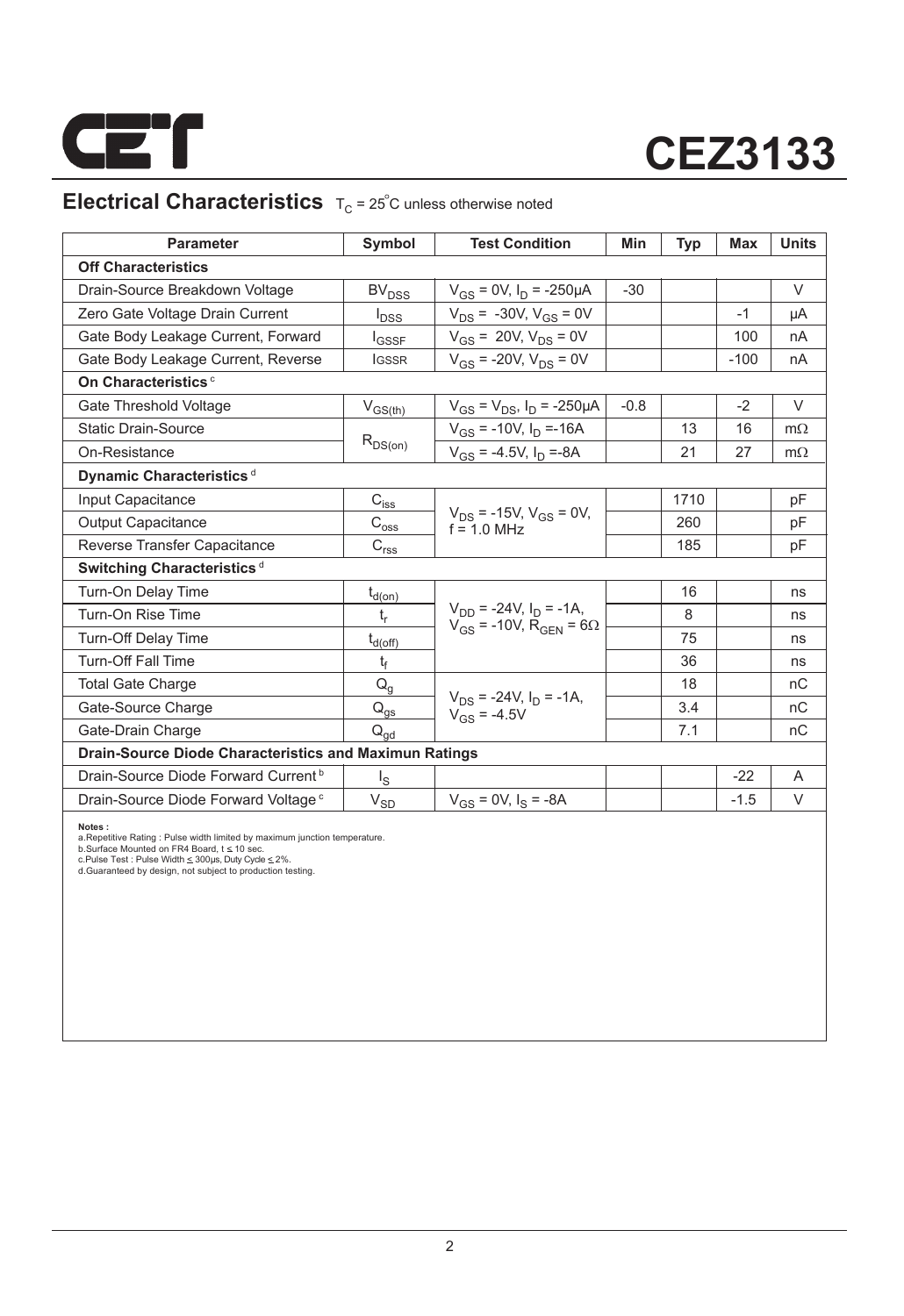



#### **Figure 1. Output Characteristics**



**Figure 3. Capacitance**



**Figure 5. Gate Threshold Variation with Temperature**

# **CEZ3133**



**Figure 2. Transfer Characteristics**



**Figure 4. On-Resistance Variation with Temperature**



**Figure 6. Body Diode Forward Voltage Variation with Source Current**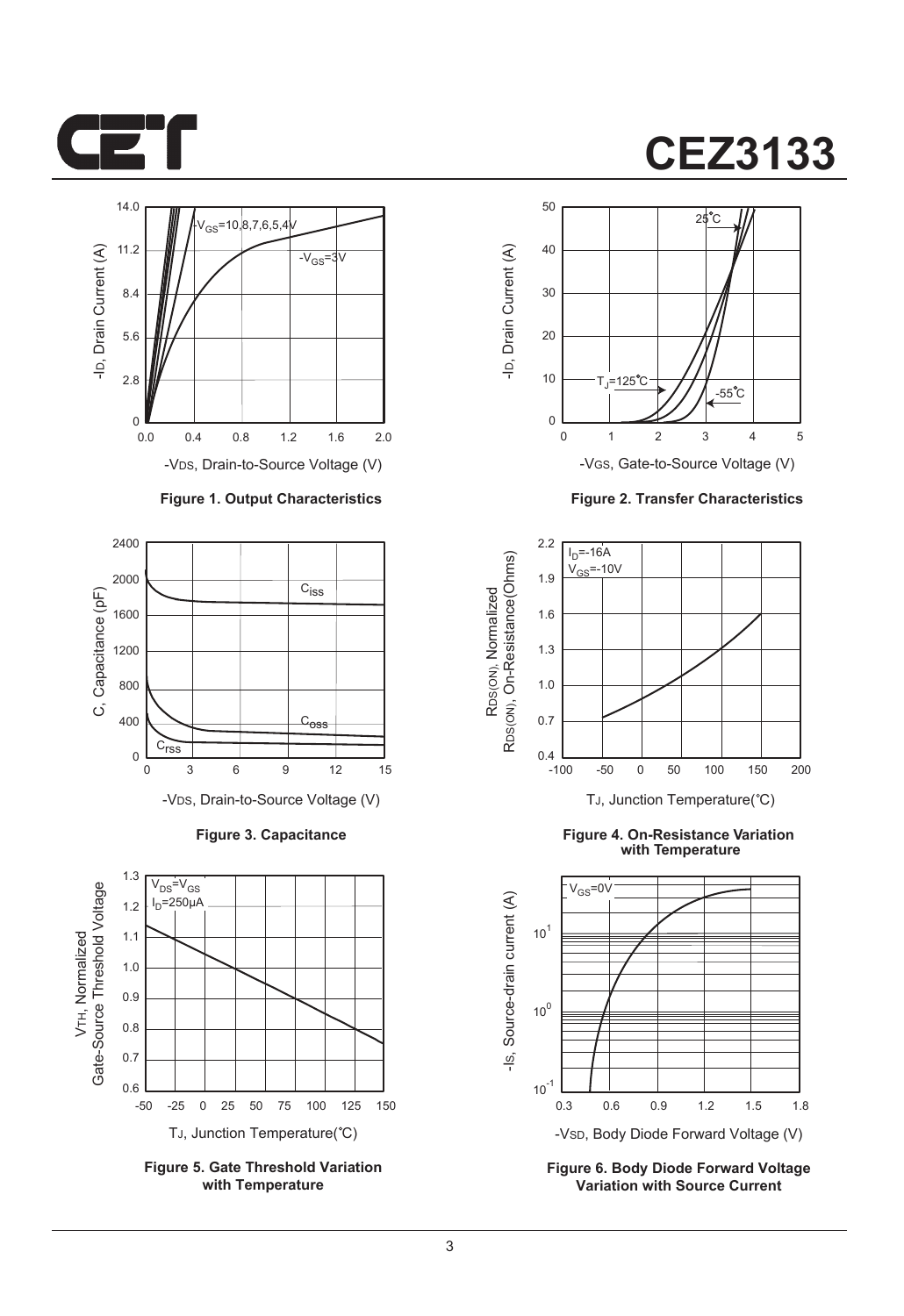

# **CEZ3133**



**Figure 7. Gate Charge**



**Figure 9. Breakdown Voltage Variation VS Temperature**





**Figure 8. Maximum Safe Operating Area**



**Figure 10. Switching Test Circuit Figure 11. Switching Waveforms**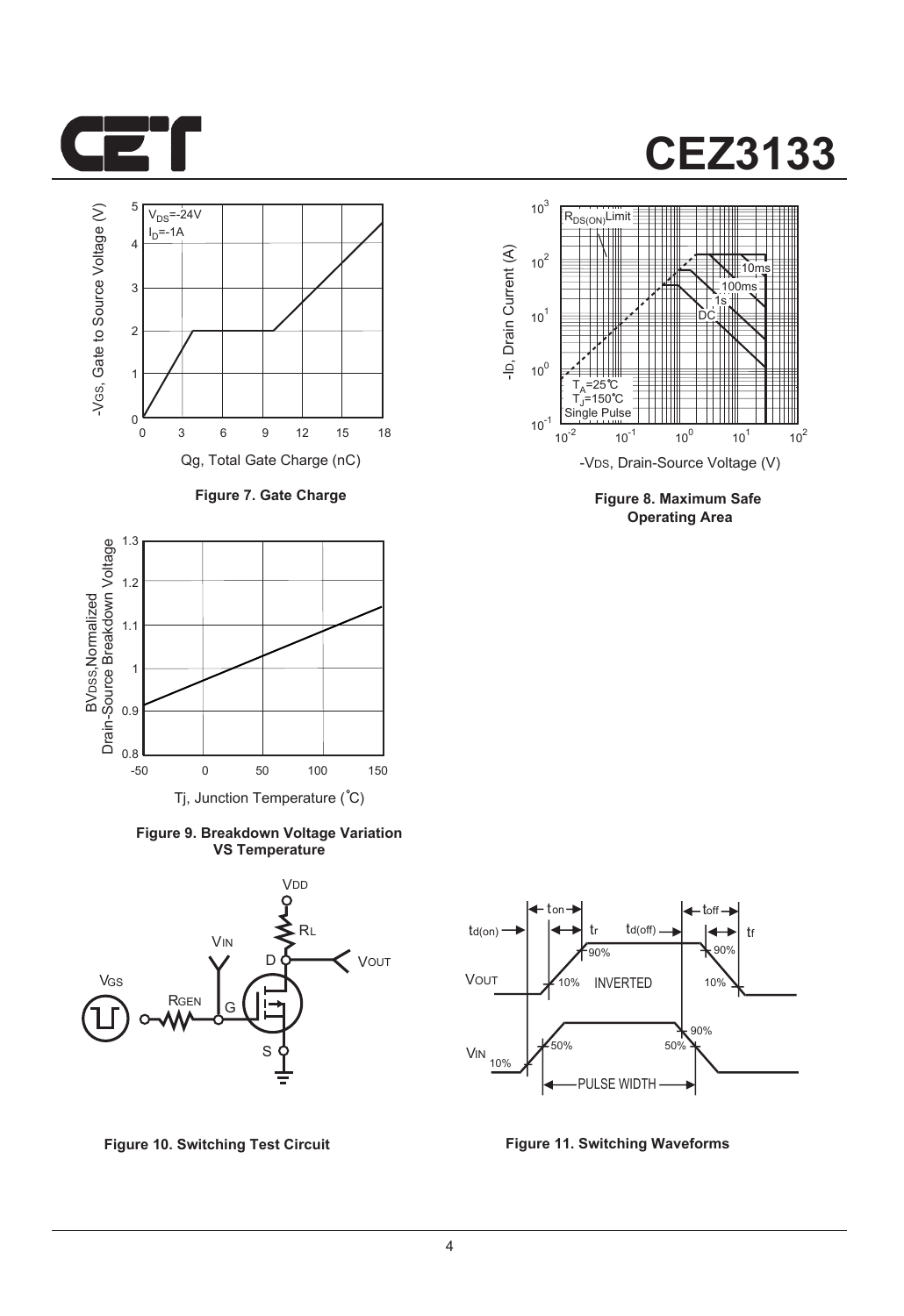

## **CEZ3133**



**Figure 12. Normalized Thermal Transient Impedance Curve**